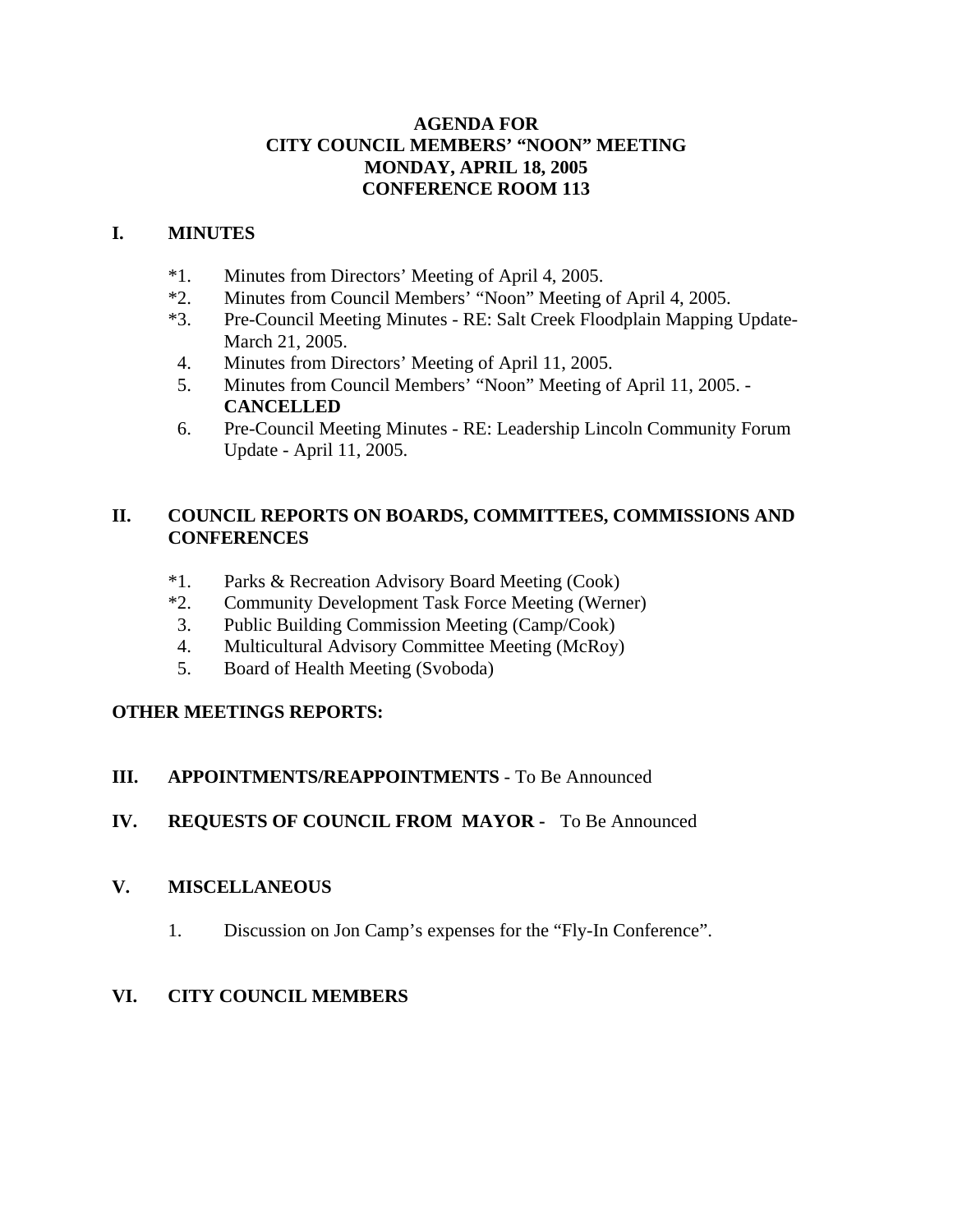#### **VII. MEETINGS/INVITATIONS -**

- 1. The Lincoln Police Department will recognize our fallen officers in a brief Memorial service on the front steps of the Hall of Justice,  $575 S$ .  $10<sup>th</sup>$  Street on Monday, May 16, 2005 at Noon -(This Memorial service will begin Law Enforcement Memorial Week) (See Letter of Invitation)
- 2. Arbor Day 2005 at Pentzer Park-Join The City of Lincoln & Faith Lutheran Elementary Students in Celebrating ARBOR DAY 2005! - On Monday, April 25, 2005 at 10:00 a.m. (rain or shine! If raining, Salvation Army Building, N.  $27<sup>th</sup>$  & Potter) - at Pentzer Park, N. 27<sup>th</sup> & Potter Streets - (See Invitation)
- 3.  $1<sup>st</sup>$  Public Meeting: "O" Street roadway improvements,  $46<sup>th</sup>$  to  $52<sup>nd</sup>$  Street On Thursday, April 28, 2005 from 5:00 p.m. to 7:00 p.m. at The Villager, 5200 "O" Street, Lincoln Ballroom - (See Invitation)
- 4. For the  $9<sup>th</sup>$  year, KZUM will host its annual 2005 Cultural Awareness Awards Banquet with this year's theme a salute to Service on Wednesday, May 25, 2005 at First Plymouth Church,  $20<sup>th</sup>$  & "D" Streets - Luncheon at Noon with the program to begin at 12:30 p.m. - Tickets cost \$15.00 each - RSVP by May  $16<sup>th</sup>$  by filling out the order form or call 474-5086 -(See Invitation)

### **VIII. ADJOURNMENT**

# **\*HELD OVER FROM APRIL 11, 2005.**

ca041805/tjg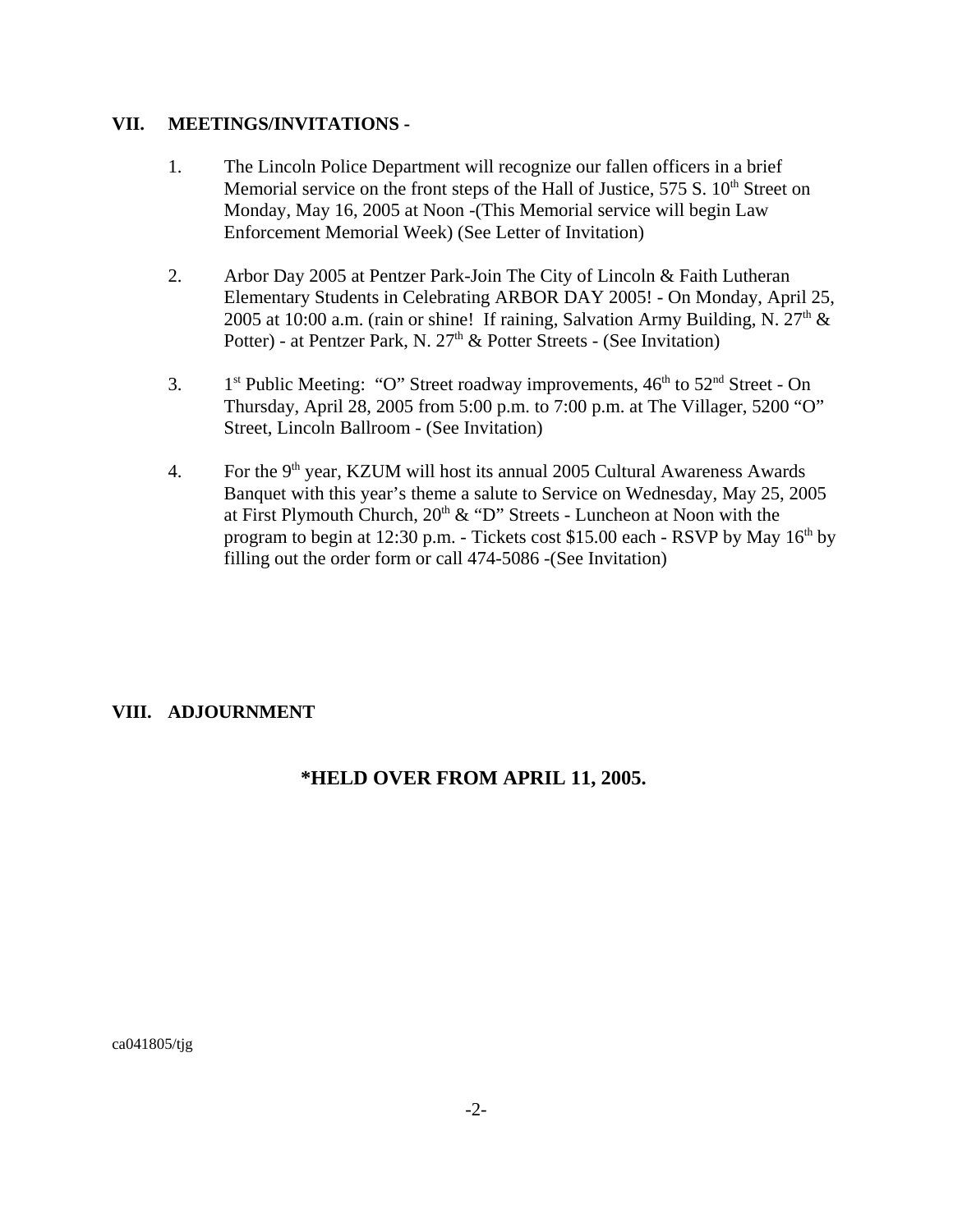# **MINUTES CITY COUNCIL MEMBERS' "NOON" MEETING MONDAY, APRIL 18, 2005** *CONFERENCE ROOM 113*

*Council Members Present:* Terry Werner, Chair; Ken Svoboda, Vice-Chair; Jon Camp, Glenn Friendt, Annette McRoy, Patte Newman; ABSENT: Jonathan Cook

*Others Present:* Mark Bowen, Ann Harrell, Rick Hoppe, Mayor's Office; Dana Roper, City Attorney's Office; Joan Ray, Council Staff; Deena Winter, Lincoln *Journal Star* representative

### **I. MINUTES**

- \*1. Minutes from Directors' Meeting of April 4, 2005.
- \*2. Minutes from Council Members' "Noon" Meeting of April 4, 2005.
- \*3. Pre-Council Meeting Minutes RE: Salt Creek Floodplain Mapping Update-March 21, 2005.
- 4. Minutes from Directors' Meeting of April 11, 2005.
- 5. Minutes from Council Members' "Noon" Meeting of April 11, 2005. **CANCELLED**
- 6. Pre-Council Meeting Minutes RE: Leadership Lincoln Community Forum Update - April 11, 2005.

Mr. Werner requested a motion to approve the above-listed minutes. Ken Svoboda moved approval of the minutes by acclamation. Jon Camp seconded the motion, which carried by unanimous consent of the Council Members.

# **II. COUNCIL REPORTS ON BOARDS, COMMITTEES, COMMISSIONS AND CONFERENCES**

\*1. PARKS & RECREATION ADVISORY BOARD (Cook) - Absent. This Meeting Report will not be carried over to the May  $2<sup>nd</sup>$  "Noon" meeting at Mr. Cook's request.

\*2. COMMUNITY DEVELOPMENT TASK FORCE (Werner) Mr. Werner reported that he had attended the meeting, but it had been rather uneventful. He stated that they had discussed the Five Year Strategic plan. There had been discussion on issues that are brought forward every year and nothing ever changes.

 3. PUBLIC BUILDING COMMISSION (Camp/Cook) Mr. Camp reported that they had gone through an update on the Health Department Expansion. There had been a change order in the amount of approximately \$17,000 on that project. There was some water/sewer that has to be replaced in the parking lot...that all seems to be going well.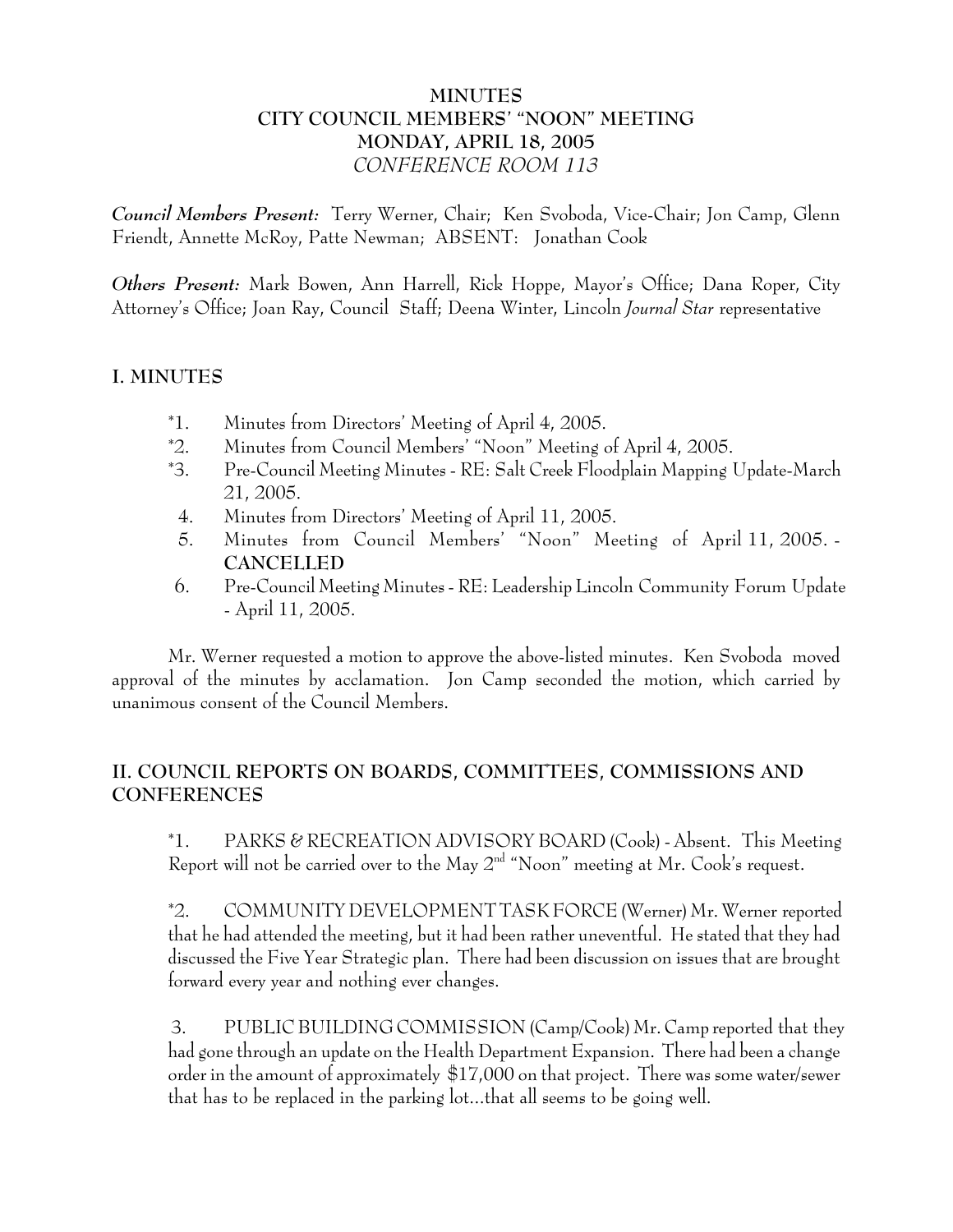There had been discussion on the "K" Street facility. There is concern about the contract with the State and their storage at the "K" Street site. We are trying to clarify whether or not the State wants dry systems or not. There was a claim from the Health and Human Services for \$200,000 for damages after the water-sprinkler leak. Bill Kostner of City's Risk Management stated that the claim had been denied. If the claim were to have been paid, it would have been paid out of Self-Insurance funds.

Mr. Camp stated that they had wanted some discussion regarding the paper work required to "un-surplus" the "K" Street Building - and whether or not the lease really ran with the PBC or the City. The City Law Department has to get that paperwork in order.

Ms. Newman stated that there is, apparently, a legislative bill that John Gale has brought forward which would mandate that the State's document storage has to be with a dry system. It was Ms. Newman's understanding that the bill has been prioritized. She asked if that had been discussed at the PBC meeting? Mr. Camp answered that they had talked about Mr. Gale's concerns. Ms. Newman noted that the bill would turn his concerns into law. Basically, they could pull the contract based on those issues unless the City makes the storage a "dry system". Mr. Bowen noted that the discussion referenced by Ms. Newman had occurred during the appropriations discussions with the Legislature. It is not a bill. Ms. McRoy agreed with Mr. Bowen, stating that she believed that the bill was an appropriations bill, not a legislative bill.

Mr. Camp stated that there had been discussion with Lori McClurg at DAS regarding the contract. The State Constitution holds John Gale as Secretary of State responsible for the preservation of State Records. Mr. Camp noted that Dana Roper and Don Killeen were working on that contract. The State of Nebraska has about 60,000 square feet of leased area in the "K" Street complex.

Mr. Werner asked if there had been any discussion regarding the  $3^{rd}$  Floor Expansion at the PBC meeting. Mr. Camp indicated that there had not.

4. MULTICULTURAL ADVISORY COMMITTEE (McRoy) Ms. McRoy reported that they had reviewed Larry William's Human Rights Annual Report. One interesting thing that was noticed is that a lot of sexual harassment cases are coming from young people who work in fast food type restaurants...many times an incident has been instigated by managers who are not much older than the 16-year olds who file the complaints. Ms. McRoy noted that it looks like the educational program in the public school system is working, because young people are aware that this is not appropriate behavior - or behavior that has to be tolerated.

 5. BOARD OF HEALTH (Svoboda) Mr. Svoboda reported that the meeting had been a very short one, held prior to the annual meeting last Tuesday. Bruce had updated the Board on a couple of issues on the Humane Society contract and the fact that they're exploring a Plan "B" right now - which would cover a situation where the contract dispute is not resolved. If the Humane Society does not respond to a bid request then, we would have a Plan "B" in place...so all options are being explored.

OTHER MEETINGS: Mr. Camp reported on the ISPC meeting. He reported that there was a new parking ticket system. They are making a wireless real-time basis system with which they'll be able to tell if somebody has paid a ticket. They'll start practicing with that in early May. The other thing is there is a \$70,000 implementation of an application system for an Ombudsman Tracking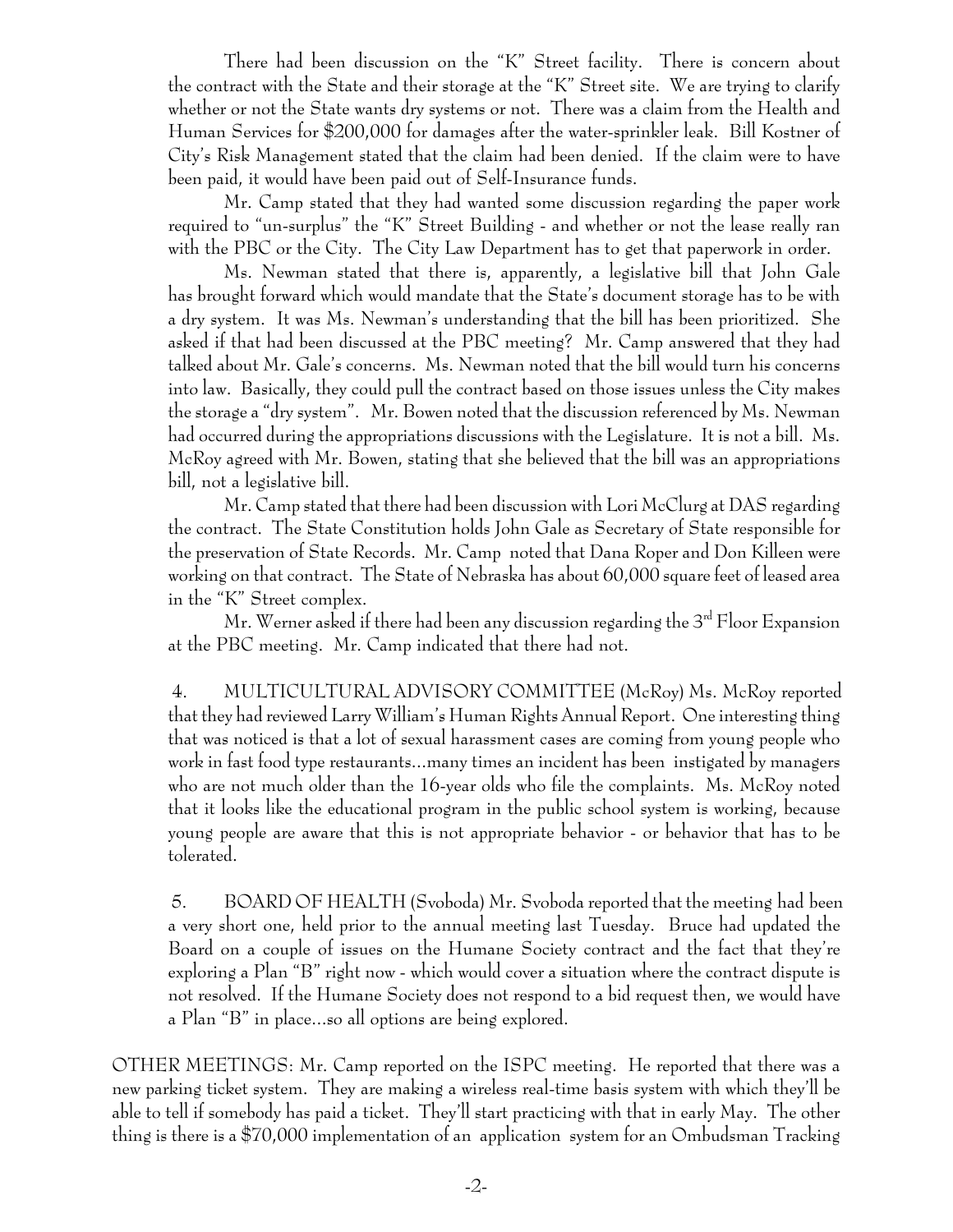system. This will help constituents and others to be able to go in and track complaints that have been submitted to that office. Mr. Camp also reported that he had gone to the LPED meeting where they had heard a report from the Joslyn Castle Institute.

**III. APPOINTMENTS/REAPPOINTMENTS** - Mr. Hoppe gave to and reviewed for Council a list of upcoming appointments/reappointments. Council requested that Mr. Hoppe continue with the format set out by Ms. Kielty in showing those who's terms are expiring, but who are interested in continuing their service. It was noted that this allowed Council Members, if they are given the information far enough in advance, to submit names, or encourage candidates to submit their names, for some of these appointments.

In discussion, it was agreed that Mr. Svoboda would be re-appointed to the Board of Health. Mr. Hoppe requested a May  $2<sup>nd</sup>$  docket date for that appointment. [Council Staff, working with the City Clerk, and upon Mr. Svoboda's request, set the introduction date for May 9<sup>th</sup> and the Public Hearing/Action date for this resolution of re-appointment for May  $16<sup>th</sup>$ 

**IV. REQUESTS OF COUNCIL FROM MAYOR -** Mr. Bowen announced a clarification regarding the RUTS program and the Joint Public Agency issues that are on the agenda for the next Common meeting: We are not looking for a definitive answer from the Common Members...this will be an ongoing process that will cover a number of months until we get to a joint agreement. Ms. Newman, Chair of the Common, stated that as long as no one expects a definitive answer, we can include everything requested on the May Common Agenda.

### **V. MISCELLANEOUS -**

1. Discussion on Jon Camp's expenses for the "Fly-In Conference".Mr. Camp reported that he planned to do the "Federal Fly-in Conference" with the Chamber of Commerce. Mr. Werner asked why Mr. Camp was doing it...wondering if it weren't traditionally done by the Council Chair? Mr. Bowen pointed out that last year was the first year for the program. Mr. Camp had signed up to attend and proposed that, since he did not have a lot left in his Discretionary Fund, he would cover half of the traveling expense and would like to have the Council Office's "Schools & Conference" budget carry the other half.

Ms. Newman commented that she felt it should change with the Chair, giving each Council Member an opportunity to participate in this event. Mr. Werner thought it should be assigned to the Chair. Mr. Camp noted that transferring the Council representation yearly would lose the continuity required to be effective in the position. Mr. Friendt felt that the Council should not pay for any member to attend, since no member of the Council had been specifically invited to attend as a City representative. He felt this was especially true since the Administration was sending a representative in the official capacity of City representative. Mr. Werner felt the point should be to present a united City dedicated to moving forward with economic development - it would be very important for someone to go as a representative of the Council. Discussion ensued that resulted in the decision to carry this issue over to the next "Noon" meeting (May 2nd)**.** Staff was instructed to have the Discretionary Funding and Council Office budget information available for this discussion. Ms. Ray indicated that she would have the requested information for Council at that time.